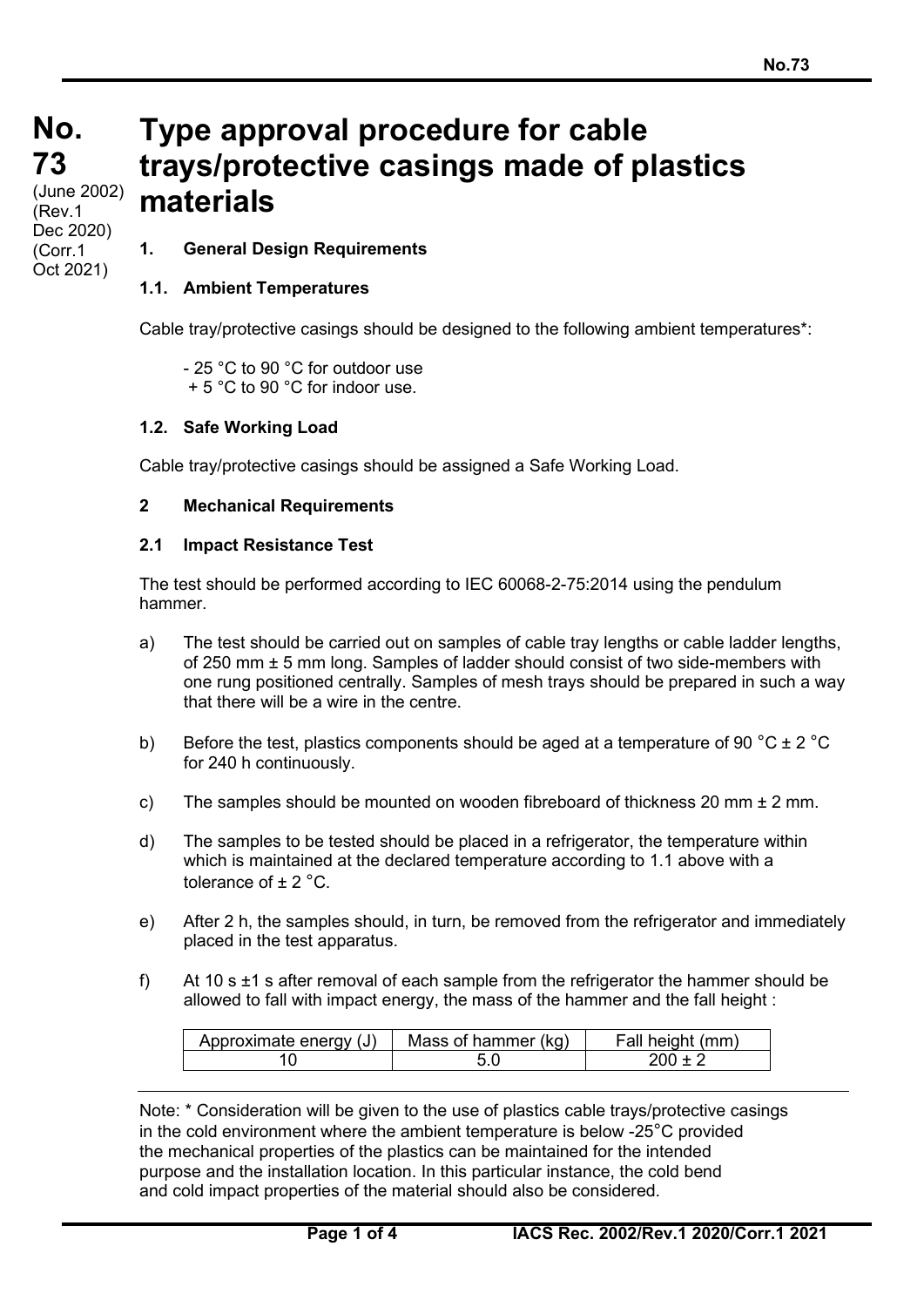g) The impact should be applied to the base, or the rung, in the first sample, to one of the side members in the second sample, and to the other side member in the third sample.

In each case, the impact should be applied to the centre of the face being tested.

h) After the test, the samples should show no signs of disintegration and/or defor-mation that will impair the safety.

## **2.2. Safe Working Load (SWL) Test**

- a) Cable trays/protective casings and joints should be assigned a Safe Working Load (SWL) satisfying the following criteria, tested at the declared temperatures according to 1.1 above (see note) :
	- the maximum deflection should not exceed L/100 where L is the distance between the supports,
	- no mechanical defects or failure are observed when tested to 1.7 x SWL.
- b) All loads should be uniformly distributed (UDL) over the length and width of the samples as shown in Appendix 1.

The loads should be applied in such a way that a UDL is ensured even in the case of extreme deformation of the samples.

To allow for settlement of the samples, a pre-load of 10 % of the test load unless otherwise specified, should be applied and held for at least 5 min, after which the measurement apparatus should be calibrated to zero.

c) The load should then be gradually increased evenly longitudinally and trans-versely up to the test load continuously or when a continuous increase is impractical, the load may be increased by increments.

These increments should not exceed about a quarter of the safe working load. The load increments should be distributed through the load plates longitudinally and trans-versely as evenly as is practical.

- d) After loading, the deflection should be measured at the points specified to give a practical mid-span deflection.
- e) The samples should be left and the deflections measured every 5 minutes until the difference between two consecutive sets of readings is less than 2 % with regard to the first set of the two consecutive sets of readings. The first set of readings mea-sured at this point is the set of deflections measured at the test load.
- f) When subject to the test load the samples, their joints and internal fixing devices, should show no damage or crack visible to normal view or corrected vision without magnification.
- g) The load should then be increased to 1.7 times the test load.

The samples should be left and the deflections measured every 5 min until the difference between two consecutive sets of readings is less than 2 % with regard to the first set of the two consecutive sets of readings. The samples should sustain the increased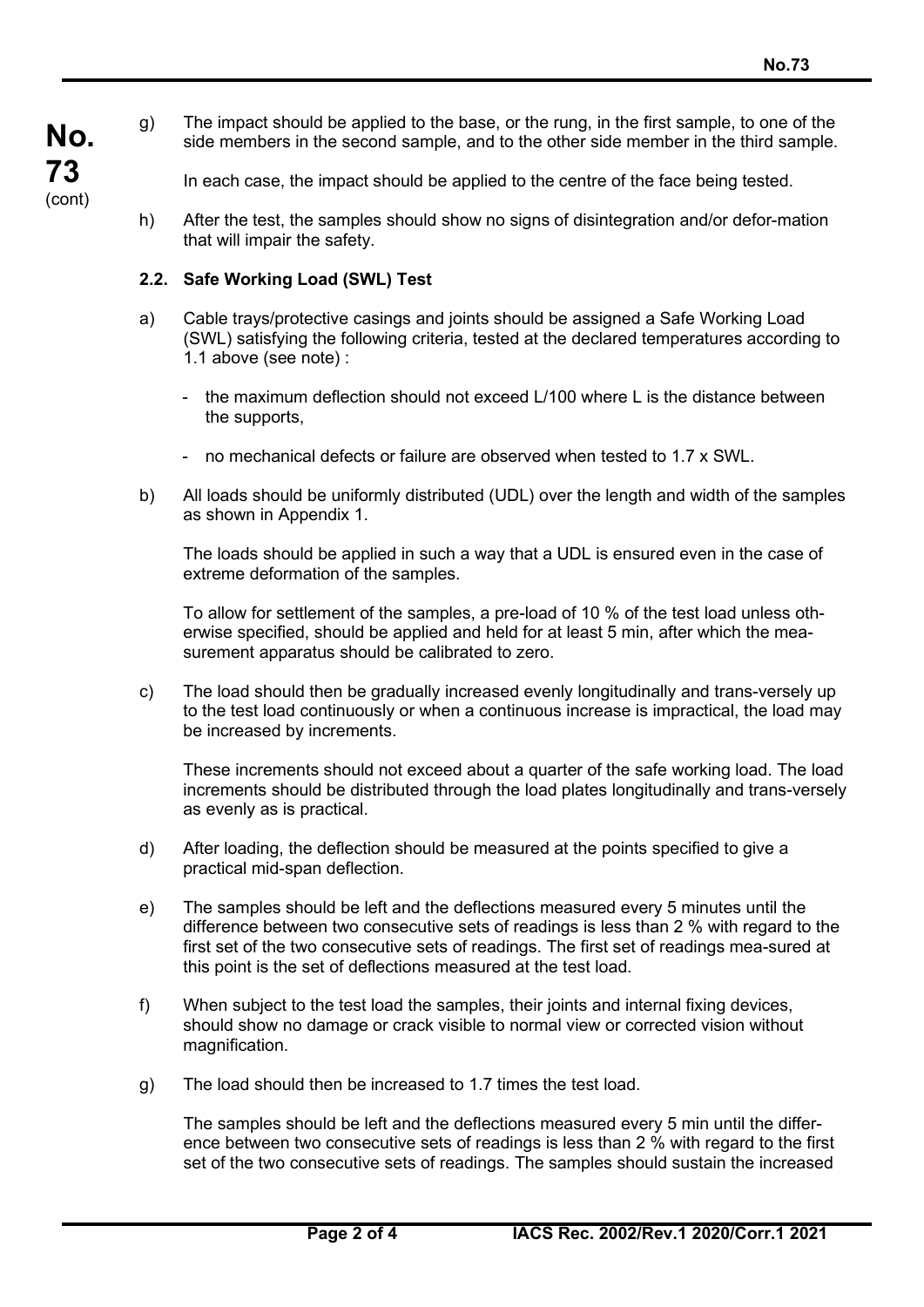loading without collapsing. Buckling and deformation of the samples is permissible at this loading.

Note: Alternatively, tests can be carried out:

- at any temperature within the declared range if documentation is available which states that the relevant structural properties of the materials as used within the system do not differ by more than 5%of the average between the maximum and minimum property values, or,
- only at maximum temperature within the range, if documentation is available, which states that the relevant structural properties of the materials, as used within the system decrease when the tempera ture is increasing, or
- at maximum and minimum temperature only.

Tests should be carried out for the smallest and largest sizes of cable trays lengths or cable ladder lengths, having the same material, joint and topological shape.

# **3. Fire Properties**

**No.**

**73** (cont)

## **3.1 Flame Retardant Test:**

The cable trays/protective casings should be at least flame retardant. They should be tested in accordance with URE10, test 21.

# **3.2 Smoke and Toxicity Test**

The cable tray/protective casings should be tested in accordance with Part 2 of 2010 FTP Code adopted by IMO Resolution MSC.307(88) as amended by IMO Resolution MSC.437(99), or any international or national standard.

## **4. Special Requirements**

## **4.1 Resistivity Test**

Cable trays/protective casings passing through a hazardous area should be electrically conductive.

The volume resistivity level of the cable trays/protective casings and fittings should be below 10<sup>5</sup> ohm meter [Ωm] and the surface resistivity should be below 10<sup>6</sup> ohm [Ω]. The cable tray/protective casings should be tested in accordance with IEC 62631-3-1:2016 and IEC 62631-3-2:2015.

Note: The resistance to earth from any point in these appliances should n*o*t exceed 106 ohm [Ω].